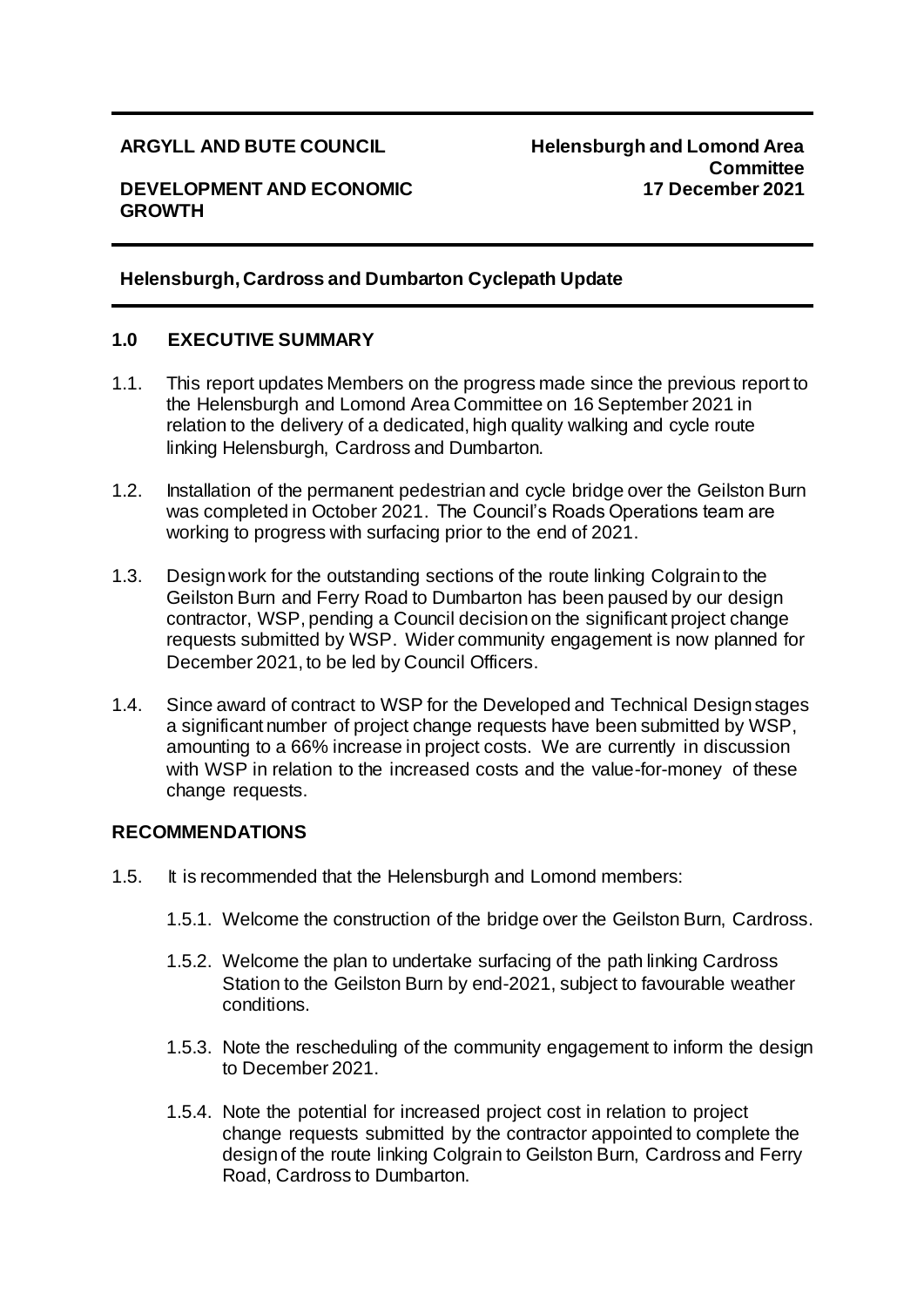#### **ARGYLL AND BUTE COUNCIL Helensburgh and Lomond Area Committee 17 December 2021**

#### **DEVELOPMENT AND ECONOMIC GROWTH**

## **Helensburgh, Cardross and Dumbarton Cyclepath Update**

#### **2.0 INTRODUCTION**

- 2.1. This report updates Members of the progress made since the Helensburgh and Lomond Area Committee on 16 September 2021 in relation to the delivery of Argyll and Bute Council's long-standing commitment to the provision of a dedicated, high quality walking and cycle route linking Helensburgh, Cardross and Dumbarton.
- 2.2. Full details of the project, including previous progress is available in the project update reports previously presented to this Committee.

## **3.0 RECOMMENDATIONS**

- 3.1. It is recommended that the Helensburgh and Lomond members:
	- 3.1.1. Welcome the construction of the bridge over the Geilston Burn, Cardross.
	- 3.1.2. Welcome the plan to undertake surfacing of the path linking Cardross Station to the Geilston Burn by end-2021, subject to favourable weather conditions.
	- 3.1.3. Note the rescheduling of the community engagement to inform the design to December 2021.
	- 3.1.4. Note the potential for increased project cost in relation to project change requests submitted by the contractor appointed to complete the design of the route linking Colgrain to Geilston Burn, Cardross and Ferry Road, Cardross to Dumbarton.

#### **4.0 DETAIL**

#### **Finances**

4.1. **Design (Colgrain to Cardross & Cardross to Dumbarton).** Funding for the design development has been confirmed from the 2021/22 Transport Scotland Places for Everyone programme, administered by Sustrans. This is a highly competitive challenge fund which requires projects to closely comply with the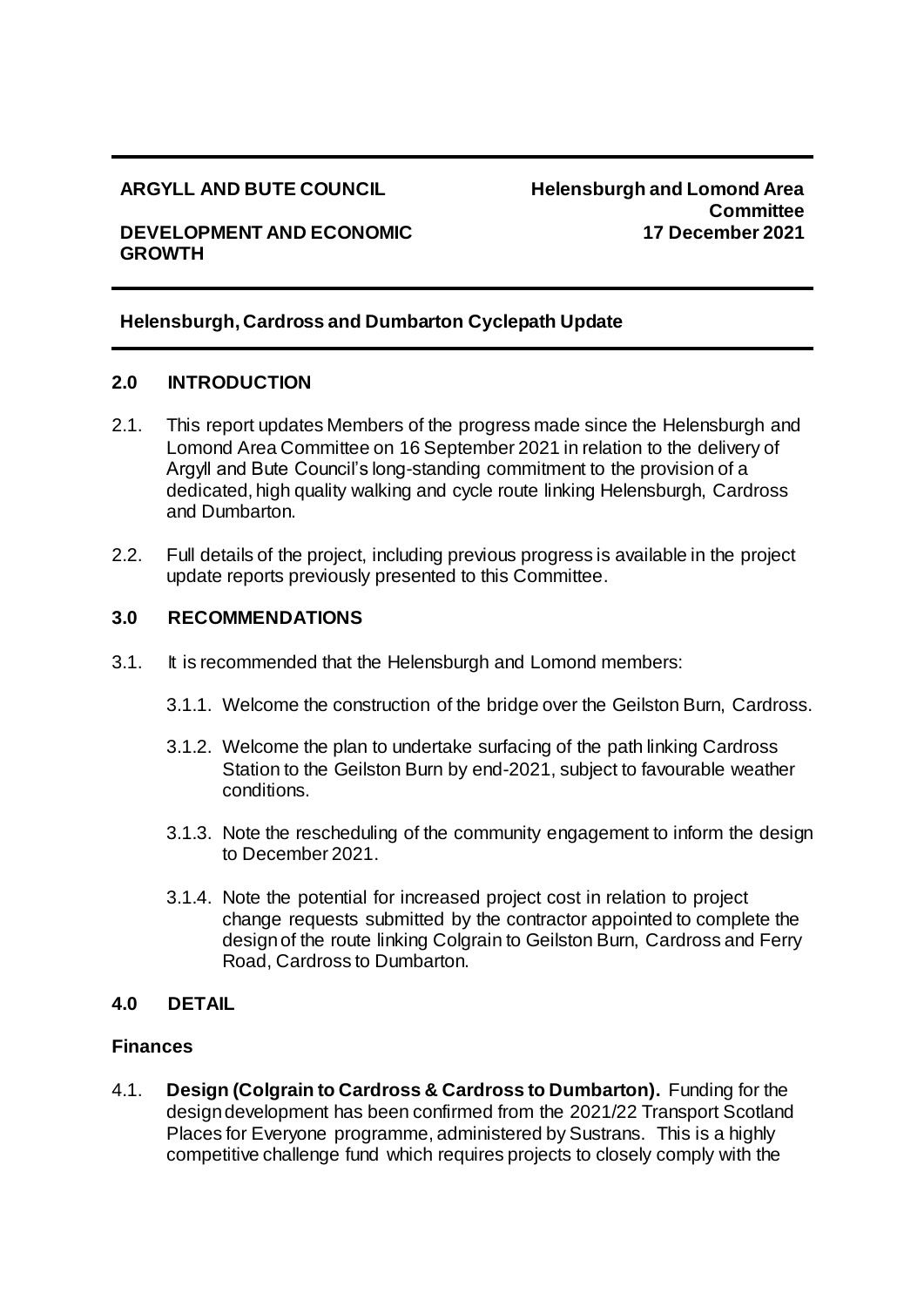ever evolving design requirements set by Sustrans as administrators of the funding.

4.2. **Construction (Cardross Rail Station to Geilston Burn).** Estimated construction costs in 2021/22 are £196,000. Strathclyde Partnership for Transport (SPT) has confirmed £100,000 2021/22 capital funding to support the delivery of the Cardross to Geilston Burn section of the route currently under construction. £96,000 has been confirmed for 2021/22 from the Transport Scotland Places for Everyone programme, administered by Sustrans. These competitive challenge funds will cover the forecast construction costs.

## **Design**

- 4.3. Transport Scotland's Places for Everyone funding programme, administered by Sustrans, is structured around 8 project stages with gateways which require approval from the Sustrans Project Board at the end of Stage 2 (Concept Design) and Stage 4 (Technical Design) to progress to the next stage. The project stages are (0) Strategic Definition, (1) Preparation and Brief, (2) Concept Design), (3) Developed Design, (4) Technical Design, (5) Construction, (6) Handover & Close Out and (7) In Use.
- 4.4. **Developed design** (stage 3) work for the outstanding section of the route linking Colgrain to Geilston Burn, Cardross and Ferry Road, Cardross to Dumbarton has been paused by WSP.
- 4.5. **Technical Design** (stage 4) engineering investigation and design finalization is planned to be progressed following completion of the develop design stage. Once completed, the Developed Design and Technical Design will complete the design stages required prior to land acquisition and construction.
- 4.6. **Landowner engagement.** WSP have sought engagement with all identified landowners affected by the route to gain their input to the design development. Landowner comments have been considered and, where appropriate incorporated, within the developed designs.
- 4.7. **Change Requests.** Since award of contract to WSP for the Developed and Technical Design stages a significant number of project change requests have been submitted by WSP, amounting to a 66% increase in project costs. We are currently in discussion with WSP in relation to the increased costs and the value-for-money of these change requests. Additional detail for members is included in Appendix 2.
- 4.8. **Community engagement.** To keep the design development progressing, Council Officers are working to develop the community consultation on the designs for the route linking Moss Road, Colgrain to Cardross and Cardross to Dumbarton. Due to the covid-19 pandemic this consultation will be online via the Council's website. Officers will work with local community groups and the council's media team to promote the engagement to enable wide participation. It is now is planned the community engagement will be undertaken in December 2021.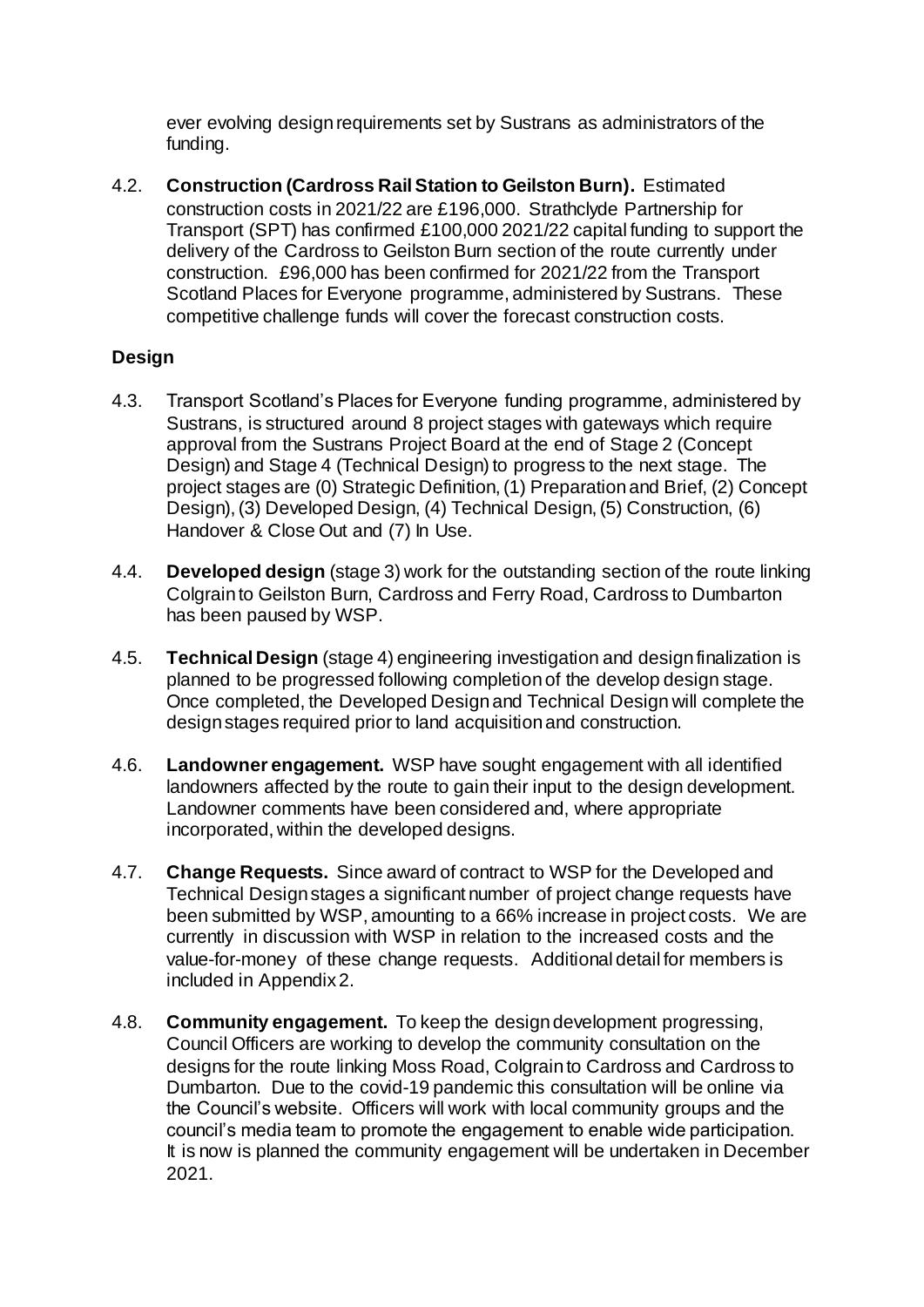4.9. **Helensburgh Town**. A funding application has been submitted to Transport Scotland's Places for Everyone fund, administered by Sustrans, for funding in 2021/22 to undertake a high quality community engagement to identify demand for and a potential route(s) of the Cyclepath from the western edge of Helensburgh into the centre of the town. Disappointingly, despite Sustrans Officers stating they expected to provide a quick decision on the application; since submission of the application Sustrans have now advised that the application will require to be considered by a funding panel. However, at time of writing Sustrans have not been able to confirm a timescale for the next funding panel. The uncertainty of when funding may be confirmed for this stage of work makes it likely that the earliest it will be possible to complete the planned work is 2022/23 given the required time for procurement and the work required.

# **Construction: Cardross Station to Geilston Burn**

- 4.10. The permanent pedestrian and cycle bridge over the Geilston Burn was installed on 29 October 2021. Following installation of the permanent bridge, the temporary (pipes) bridge was removed from the burn.
- 4.11. Roads Operations are now working to undertake the final surfacing, lining and signage to complete the route linking Cardross Station and the Geilston Burn. Subject to weather conditions being favourable, it is planned to undertake surfacing works prior to the end of 2021. Lining and signage are dependent on availability of external contractors and delivery timescales.

#### **Programme**

- 4.12. **Appendix 1** provides an outline programme of the key stages and forecast timescales for each section of the Phase 1: Helensburgh to Cardross section of the Cyclepath; Phase 2: Cardross to Dumbarton; and, Phase 3: Helensburgh: Hermitage Academy to Town Centre.
- 4.13. **Appendix 2** provides an update on discussions with the design contractor and the current position on land negotiations. **[EXEMPT]**

# **5.0 CONCLUSION**

5.1. Completion of the Helensburgh, Cardross and Dumbarton Cyclepath will provide a dedicated, high quality, accessible walking and cycle route linking Helensburgh, Cardross and Dumbarton. This route will provide opportunities for all in the Helensburgh – Cardross – Dumbarton corridor to travel more sustainably and actively by walking and cycling. This will provide a safe alternative to having to use a private car to travel between these communities and help lower Argyll and Bute's carbon footprint. Funding for these works has been secured from our key active travel partners with further bids being developed to enable the construction of further sections of the cycleway following detailed design work and as and when land purchases have been concluded.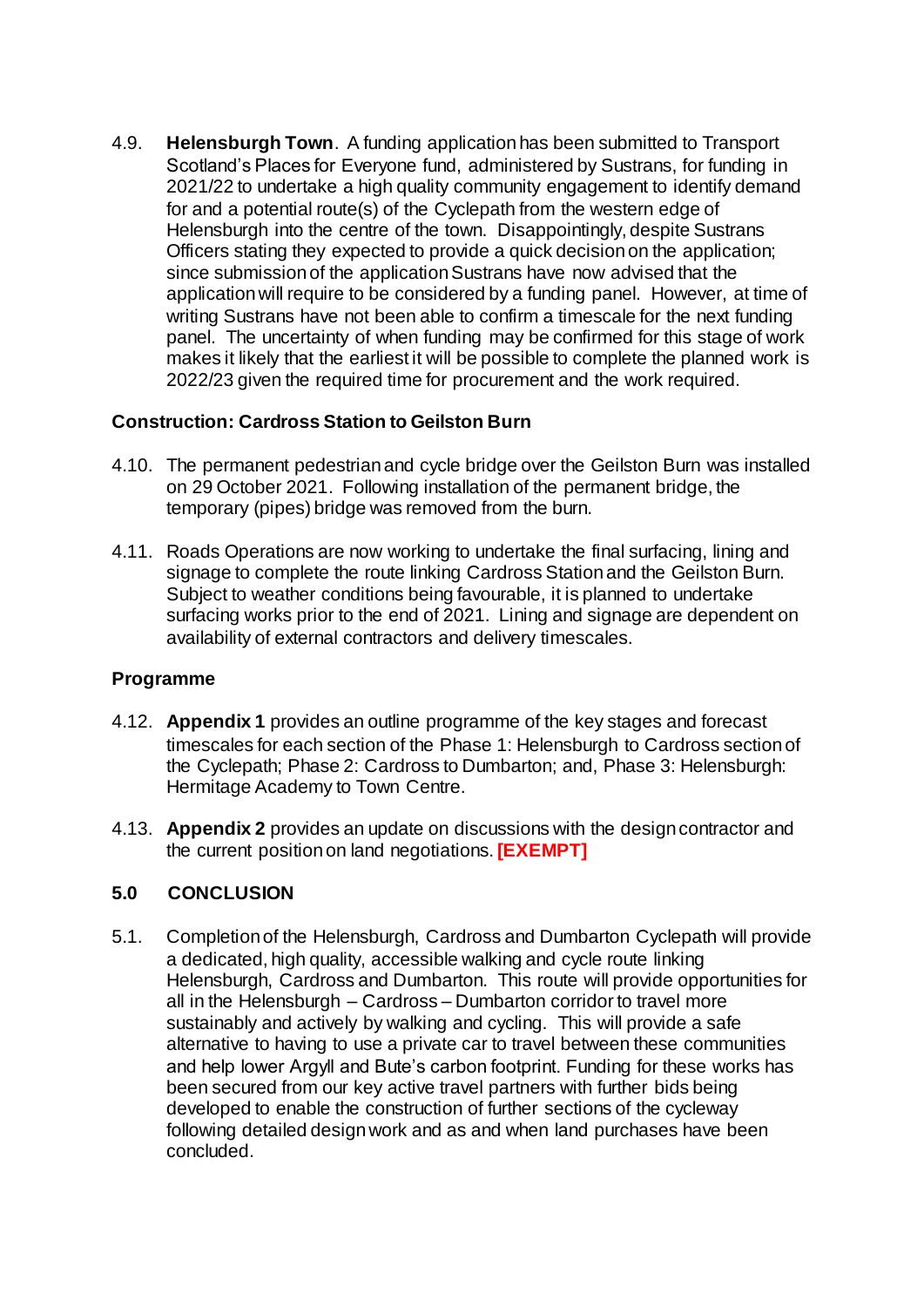# **6.0 IMPLICATIONS**

|         | 6.1. Policy                     | Completion of this project will support the Council's<br>SOA outcomes 2: We have infrastructure that supports<br>sustainable growth and 5: People live active, healthier<br>and independent lives. The project also supports<br>achievement of the Scottish Government's objectives<br>set out in the Cycling Action Plan for Scotland (CAPS)<br>and Let's Get Scotland Walking - The National<br><b>Walking Strategy.</b>                                                                |
|---------|---------------------------------|-------------------------------------------------------------------------------------------------------------------------------------------------------------------------------------------------------------------------------------------------------------------------------------------------------------------------------------------------------------------------------------------------------------------------------------------------------------------------------------------|
|         | 6.2. Financial                  | The design, construction and land purchase will be<br>funded by external grant funding applications. The<br>Council has not contributed any funding to design or<br>capital costs. There is evidence to indicate that people<br>who are more active, for example by walking or<br>cycling, are less likely to require social care services in<br>later life which could result in a future saving to the<br>Council or HSCP although the value of this would be<br>difficult to quantify. |
|         | 6.3. Legal                      | Continued input will be required from Legal Services to<br>support contractual agreements and land purchase<br>including a CPO should this be deemed necessary.                                                                                                                                                                                                                                                                                                                           |
| 6.4. HR |                                 | None.                                                                                                                                                                                                                                                                                                                                                                                                                                                                                     |
| 6.5.    | <b>Fairer Scotland</b><br>Duty: |                                                                                                                                                                                                                                                                                                                                                                                                                                                                                           |
|         | 6.5.1 Equalities                | Completion of this project will provide opportunities for<br>all in the Helensburgh - Cardross - Dumbarton<br>corridor to travel more sustainably and actively by<br>walking, wheeling and cycling.                                                                                                                                                                                                                                                                                       |
|         | 6.5.2 Socio-<br>economic Duty   | The route has been designed to be DDA compliant<br>and will provide a safe and accessible route for those<br>with mobility aids including wheelchairs and<br>parents/guardians with a child's pram or buggy.                                                                                                                                                                                                                                                                              |
|         | 6.5.3 Islands                   | There are no adverse impacts.                                                                                                                                                                                                                                                                                                                                                                                                                                                             |
| 6.6.    | <b>Climate Change</b>           | Active Travel is the least carbon intensive mode of<br>travel. Providing the opportunity for residents and<br>visitors to consider an alternative to having to use a<br>private car to travel between these communities will<br>help lower Argyll and Bute's carbon footprint.                                                                                                                                                                                                            |
|         | <b>6.7. Risk</b>                | There is a reputational risk to the Council if the project<br>is not completed within a reasonable timeframe.                                                                                                                                                                                                                                                                                                                                                                             |